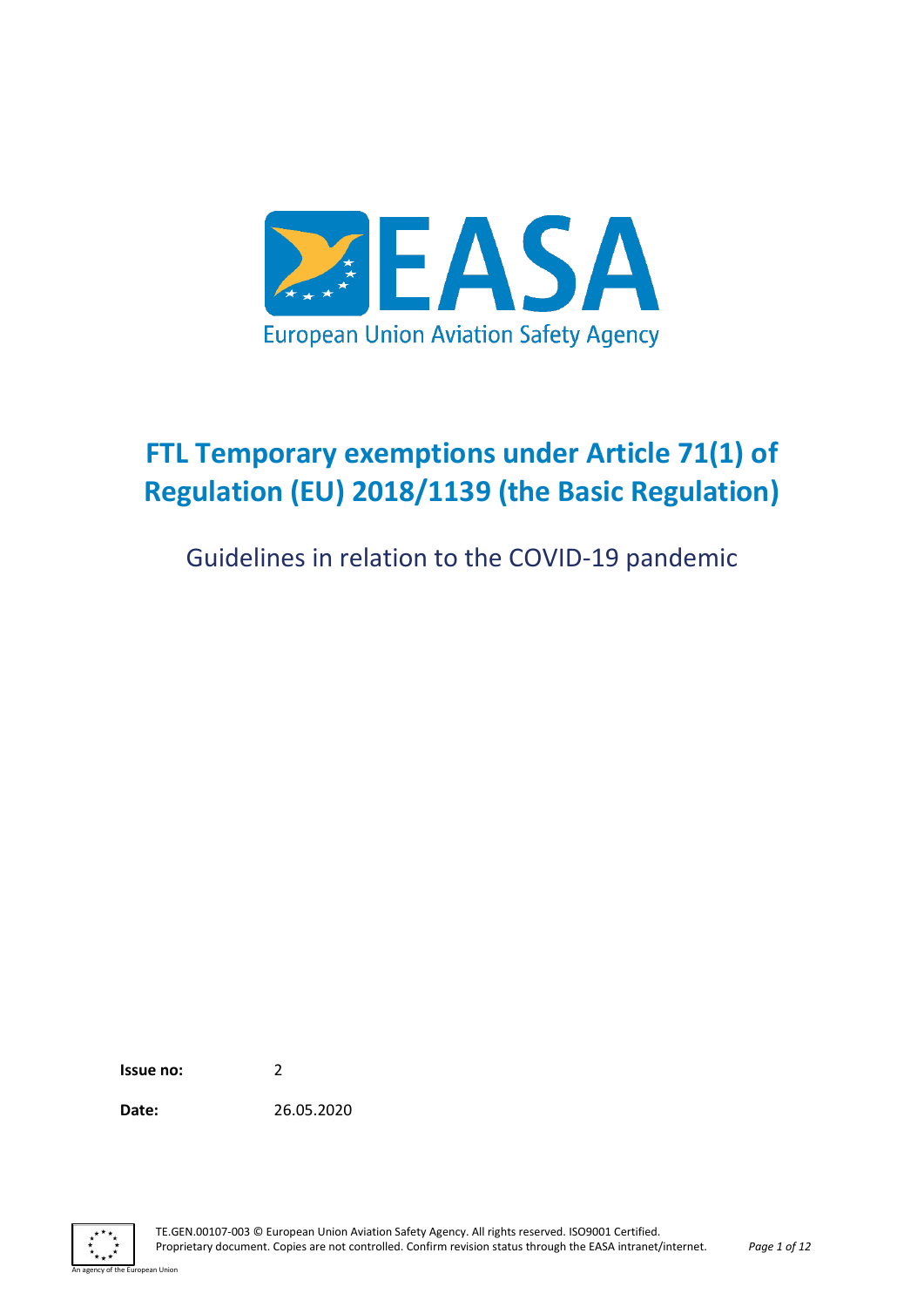

# <span id="page-1-0"></span>**Table of contents**

| 2. |                                                                           |  |  |  |
|----|---------------------------------------------------------------------------|--|--|--|
| 3. |                                                                           |  |  |  |
| 4. | Mitigations (Focus areas for the competent authorities and/or operators)5 |  |  |  |
| 5. |                                                                           |  |  |  |
| 6. |                                                                           |  |  |  |
| 7. |                                                                           |  |  |  |
|    |                                                                           |  |  |  |
|    |                                                                           |  |  |  |
|    |                                                                           |  |  |  |
|    |                                                                           |  |  |  |

### <span id="page-1-1"></span>**Revision record**

| <b>Issue</b> | Issue date | <b>Summary of changes</b>                                                               |
|--------------|------------|-----------------------------------------------------------------------------------------|
| 01           | 27.03.2020 | Initial issue                                                                           |
| 02           | 26.05.2020 | Update following RNO project<br>Annex on risk assessments and mitigation measures added |
|              |            |                                                                                         |



opean Unior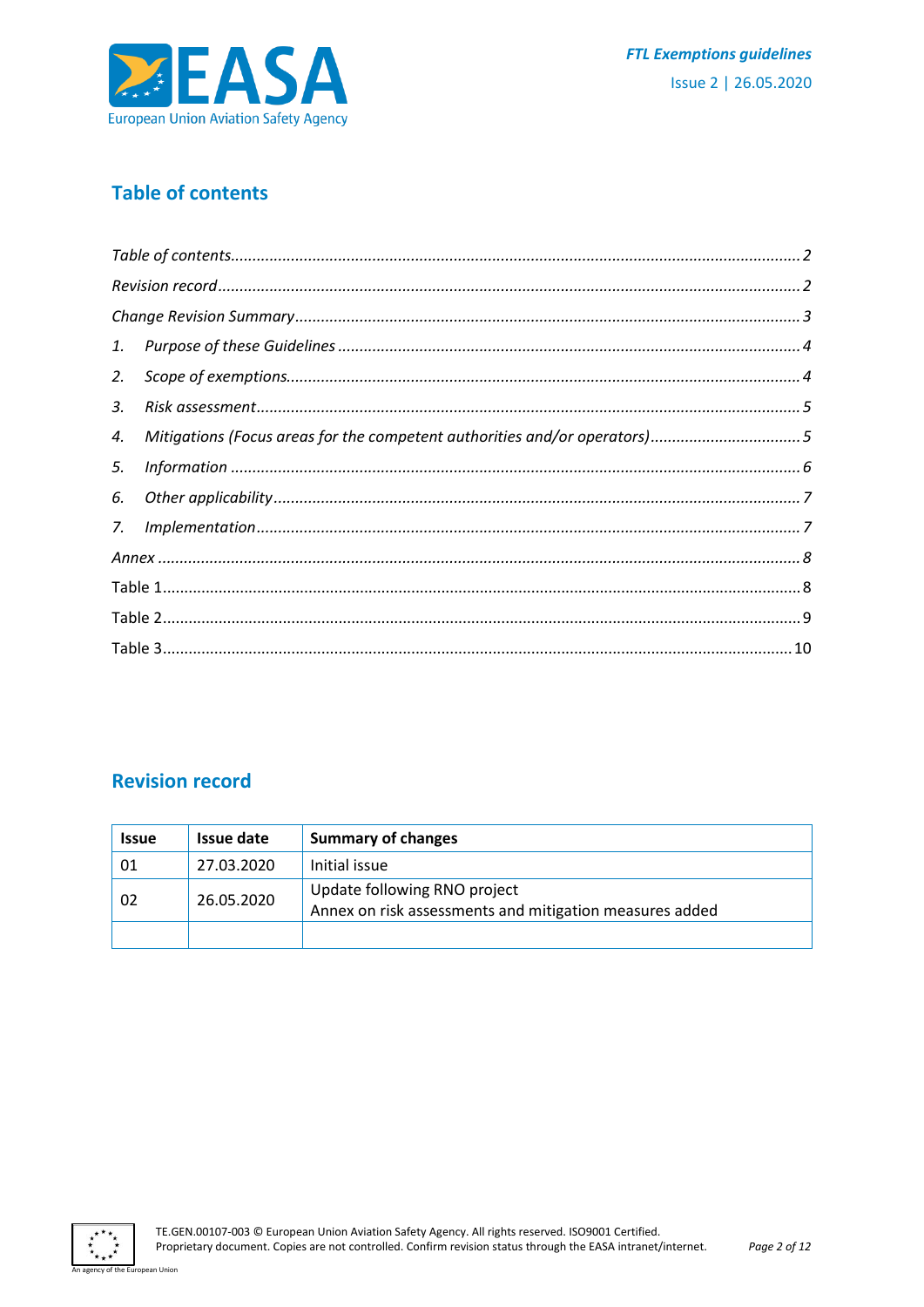

# <span id="page-2-0"></span>**Change Revision Summary**

| Paragraph number     | <b>Description of Change</b>                                    |
|----------------------|-----------------------------------------------------------------|
| 1.1                  | Purpose updated; include RNO                                    |
| 1.2                  | Purpose added; include Annex for operators                      |
| 1.3                  | EASA priorities added                                           |
| 2.1(a)               | RNO update                                                      |
| 2.1(b)               | Reference to Annex added                                        |
| 2.2                  | Scope clarified                                                 |
| 2.3                  | Scope clarified; clarification on operational conditions added  |
| 2.4                  | Clarification on commanders discretion added                    |
| 2.5                  | Clarification on flight rest facility added                     |
| 2.6                  | Clarification on cumulative fatigue added                       |
| 3(a),(b),(c),(d),(e) | Risk assessment updated with reference to Annex                 |
| 3(f)                 | FDM, ASR/MORs and fatigue reports monitoring and analysis added |
| 4                    | Reference to operators added                                    |
| 4.1                  | Clarified                                                       |
| 4.2                  | Clarified                                                       |
| 4.4                  | Clarified                                                       |
| 4.5                  | Clarified                                                       |
| 4.6                  | Clarified                                                       |
| 4.7                  | Clarified                                                       |
| 4.9(b)(c)            | Clarified                                                       |
| 4.10                 | Clarified                                                       |
| 4.11                 | NCAs exemptions oversight added                                 |
| 4.12                 | NCAs exemption conditions monitoring added                      |
| 5                    | Clarified                                                       |
| 6                    | Reference to Annex added                                        |
| $\overline{7}$       | EASA monitoring of exemptions added                             |
| Annex                | Annex on risk assessments and mitigation measures added         |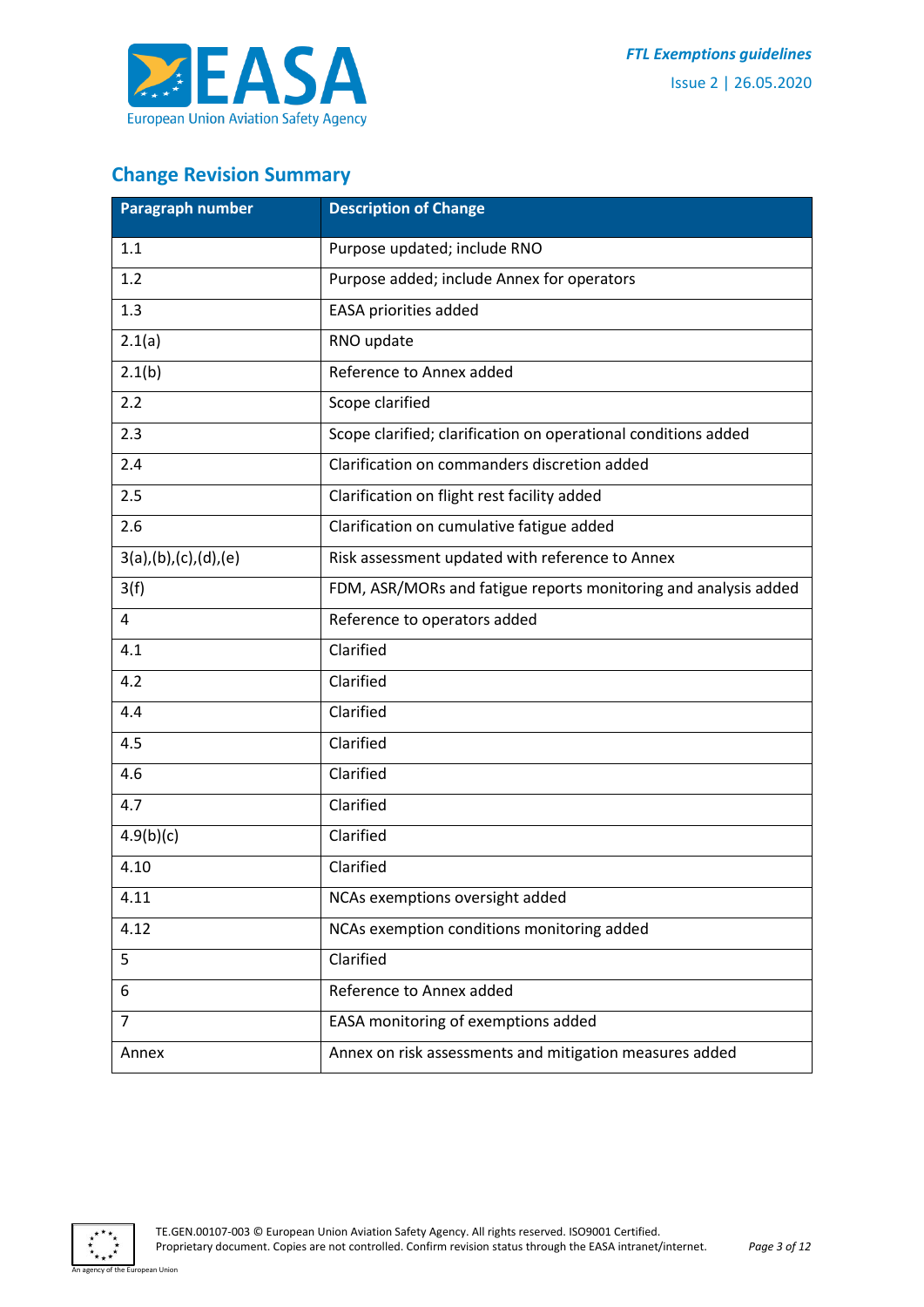

#### <span id="page-3-0"></span>**1. Purpose of these Guidelines**

- 1.1 The purpose of this document is to provide guidelines for national competent authorities (NCAs) to consider when granting Flight Time Limitation (FTL) exemptions under Art. 71(1) of Regulation (EU) 2018/1139 (hereinafter, the Basic Regulation), during the current COVID-19 outbreak and return to normal operation.
- 1.2 This document also provides guidelines to operators to identify appropriate mitigation measures while developing the risk assessment for an upcoming operation. The risk assessment should take into account all possible developments during a particular operation. To this end, the Annex to these Guidelines provides non-exhaustive lists of scenarios and various mitigations.
- 1.3 These Guidelines result from the following EASA priorities during COVID-19 response phase and return to normal operations:
	- (a) alleviating regulatory, economic and social burdens, while ensuring that safety is not adversely affected; and
	- (b) enabling a coordinated approach in Europe.

#### <span id="page-3-1"></span>**2. Scope of exemptions**

- 2.1. The NCAs should, when using Article 71(1) of the Basic Regulation ('BR') for the purpose of exempting CAT scheduled and charter operators from certain requirements of sub-part FTL of Regulation 965/2012, specify the following:
	- (a) The period of exemption: the period should refer to the duration of the COVID-19 outbreak in the Member State and during the recovery phase in which operators return to normal operations, but in any case should comply with the period specified in the first sentence of paragraph (2) of Article 71, BR.
	- (b) The scope of exemption: refer to Table 1 in the Annex to these Guidelines.
	- (c) The exempted provisions should be limited to:
		- (i) ORO.FTL.205 and associated CS;
		- (ii) ORO.FTL.235(b) and (c); CS FTL 1.235 (c);
		- (iii) ORO.FTL.110 (j)e.
- 2.2. The exemption should allow, on a temporary basis and as applicable or necessary, one or more of the following:
	- (a) An extension of the maximum daily Flight Duty Period (FDP) which does not comply with ORO.FTL.205 (b), (d), (e) and (f), and associated CS;
	- (b) A rest period at outstation (away from home base) to be taken in the in-flight rest facility on board and not in suitable accommodation;
	- (c) A reduced rest period without fatigue risk management (FRM) under ORO.FTL.120.
- 2.3. Exemptions from FTL requirements should be granted for one rotation or several rotations under the same operational conditions (such as: type of aircraft, crew complement, departure times, layover restrictions, technical/maintenance) when no other solutions are available.

An agency of the European Union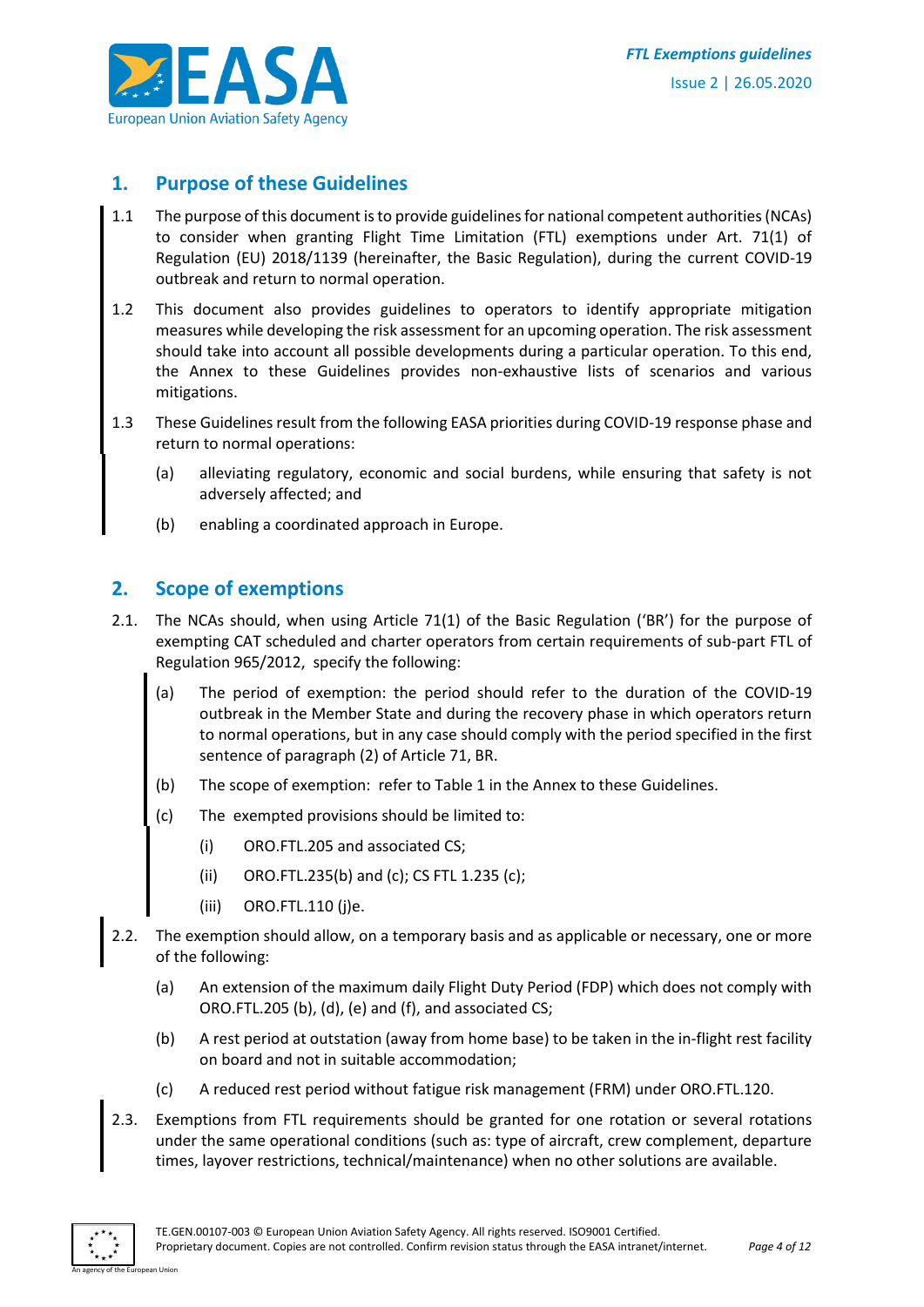

- 2.4. Operators should avoid the use of commander's discretion to further extend an FDP and/or further reduce a rest period at outstation, beyond the exemption package approved by the NCA. The operator's risk assessment under point 3 of these Guidelines should account for all possible delays and plan contingency measures in order to minimize the need for further extensions and/or reductions.
- 2.5. No exemptions from the requirements on the class of in-flight rest facility should be granted under these Guidelines.
- 2.6. No exemptions from the requirements on cumulative fatigue should be granted under these Guidelines.

#### <span id="page-4-0"></span>**3. Risk assessment**

- (a) The Operator should develop a risk assessment to determine the probability and potential severity of fatigue-related risks to the planned flight.
- (b) The risk assessment should identify the hazards related to crew fatigue depending on the potential scenario or combination thereof (a non-exhaustive list of scenarios is provided in Table 2 of the Annex to these Guidelines) and provide appropriate mitigations measures to reduce the consequences of the identified hazards as far as possible (a nonexhaustive list of various mitigation measures is provided in Table 3, Annex).
- (c) The operator should identify and implement other mitigations, when not listed in the Annex, following its operation specific risk assessment.
- (d) The risk assessment should also consider the cumulative effect of other relevant exemptions/alleviations, if any.
- (e) This risk assessment should be assessed by the NCA before approving the exemption.
- (f) The operator should carry out enhanced monitoring and analysis of FDM, ASR/MORs and crew fatigue reports generated during exempted operations, in order to have a better understanding of the impact on crew fatigue. Action has to be taken to address any issues identified by this exercise without delay.

#### <span id="page-4-1"></span>**4. Mitigations (Focus areas for the competent authorities and/or operators)**

- 4.1. Extended FDPs, mentioned under 2.2(a) above, should be performed by augmented crew.
- 4.2. Priority should be given to aircraft with Class 1 resting facilities for the purpose of extended FDPs mentioned under 2.2(a). For aircraft not equipped with in-flight rest facilities Class 1, the operator should ensure that Class 2 or Class 3 in-flight rest facilities are isolated from passengers by at least a curtain and are not adjacent to seats occupied by passengers.
- 4.3. For augmented crew operations with double crew, one of which positioning, the NCAs should assess whether the minimum rest of the relieving crew is commensurate to the duration of the following active duty.
- 4.4. The operator should ensure an adequate rest period at home base prior to and after a rotation involving extended FDPs mentioned under 2.2(a) and/or minimum rest periods of 10 hours at outstation.

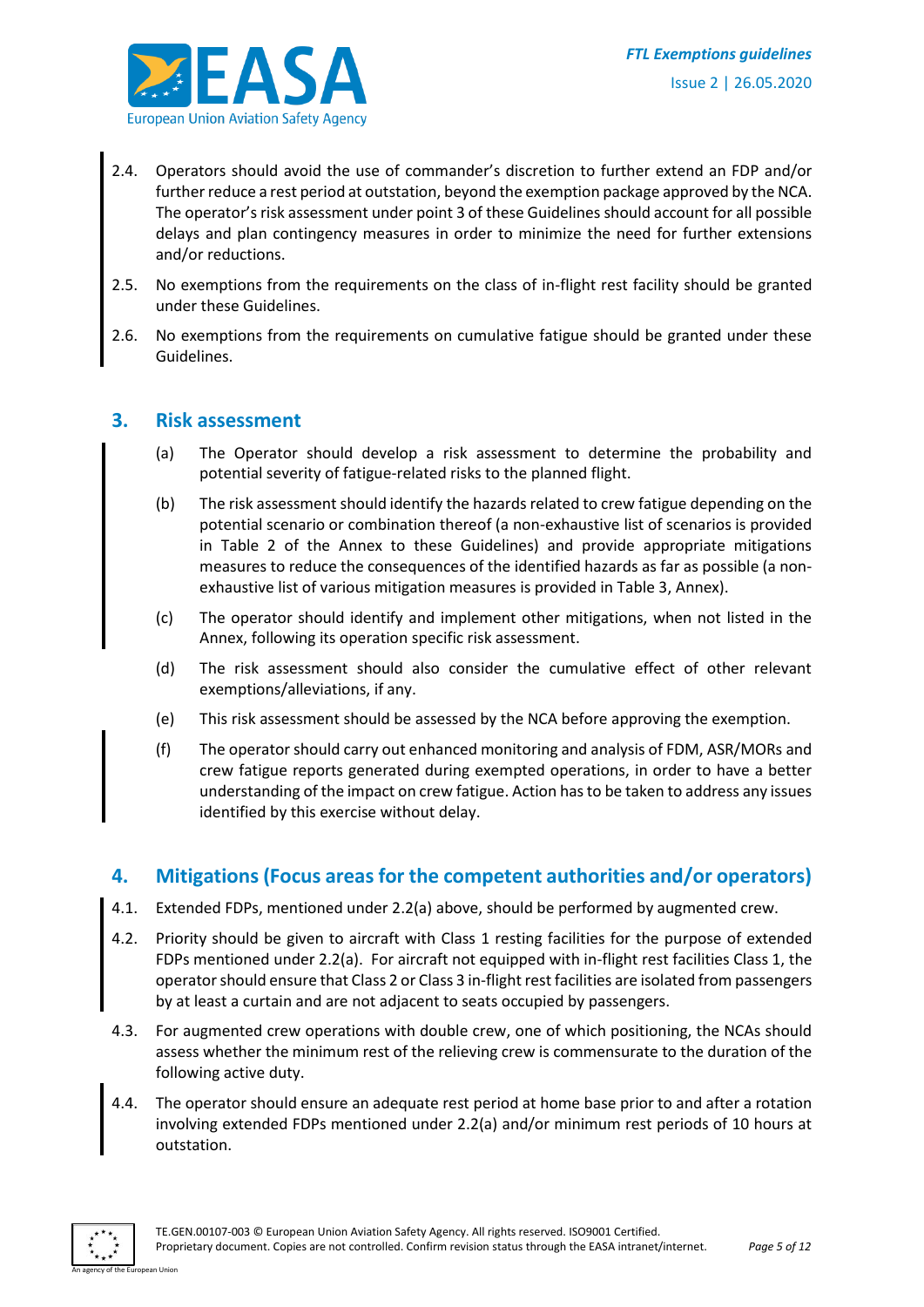

- 4.5. In particular, for any extended FDP mentioned under 2.2(a) (including or not in-flight rest period) – the minimum pre-flight rest at home base should be at least 48 hours and the minimum sleep opportunity at outstation should be not less than 8 hours. The post flight rest period at home base should be minimum 72 hours.
- 4.6. For aircraft equipped with in-flight rest facilities Class 1, the minimum rest period at outstation, which may be taken in these in-flight rest facilities while the aircraft is on the ground, instead of in suitable accommodation, should provide a sleep opportunity of not less than 6 hours.
- 4.7. Whenever the rest period at outstation is taken in the in-flight rest facility while the aircraft is on the ground, a means to provide electrical supply and temperature control to the aircraft should be ensured. During such a rest period, no loading or servicing of the aircraft should take place.
- 4.8. For the reduced rest arrangements the operator should be exempted from the requirement to have an FRM, and priority should be given to the risk assessment under p.3 and fatigue mitigation measures related to reduced rest.
- 4.9. The operators should ensure as a minimum that:
	- (a) the crew is acclimatised to the time zone of departure (home base);
	- (b) the crew has been provided with meals and drinks for the entire rotation in appropriate quantity and time of day;
	- (c) the in-flight rest period, while in flight, is taken during cruise phase of the flight by each crew member whenever the flight is performed with augmented crew.
- 4.10. The operator should ensure that the reporting time is adequate for the completion of ground duties, taking into account the type of flight, aircraft type, possible reduction in the number of crew members and the reporting airport conditions.

Ground duties include:

- (a) pre-flight duties (briefings; provision of documentation; commuting to the aircraft parking stand) and
- (b) pre-departure duties (on-board security checks; cabin preparation; walk-around; fuelling; boarding; load-sheet; take-off briefing; checklists).
- 4.11. The NCAs should carry out an enhanced oversight of the granted exemptions and the effectiveness of operator's mitigations.
- 4.12. The NCAs should closely monitor the development of conditions causing the need for exemptions and revoke the exemption without delay where these conditions do not prevail any more.

#### <span id="page-5-0"></span>**5. Information**

For the purpose of notification of exemptions through EASA Flextool, NCAs should inform EASA of all data and information relevant to the particular exemption.

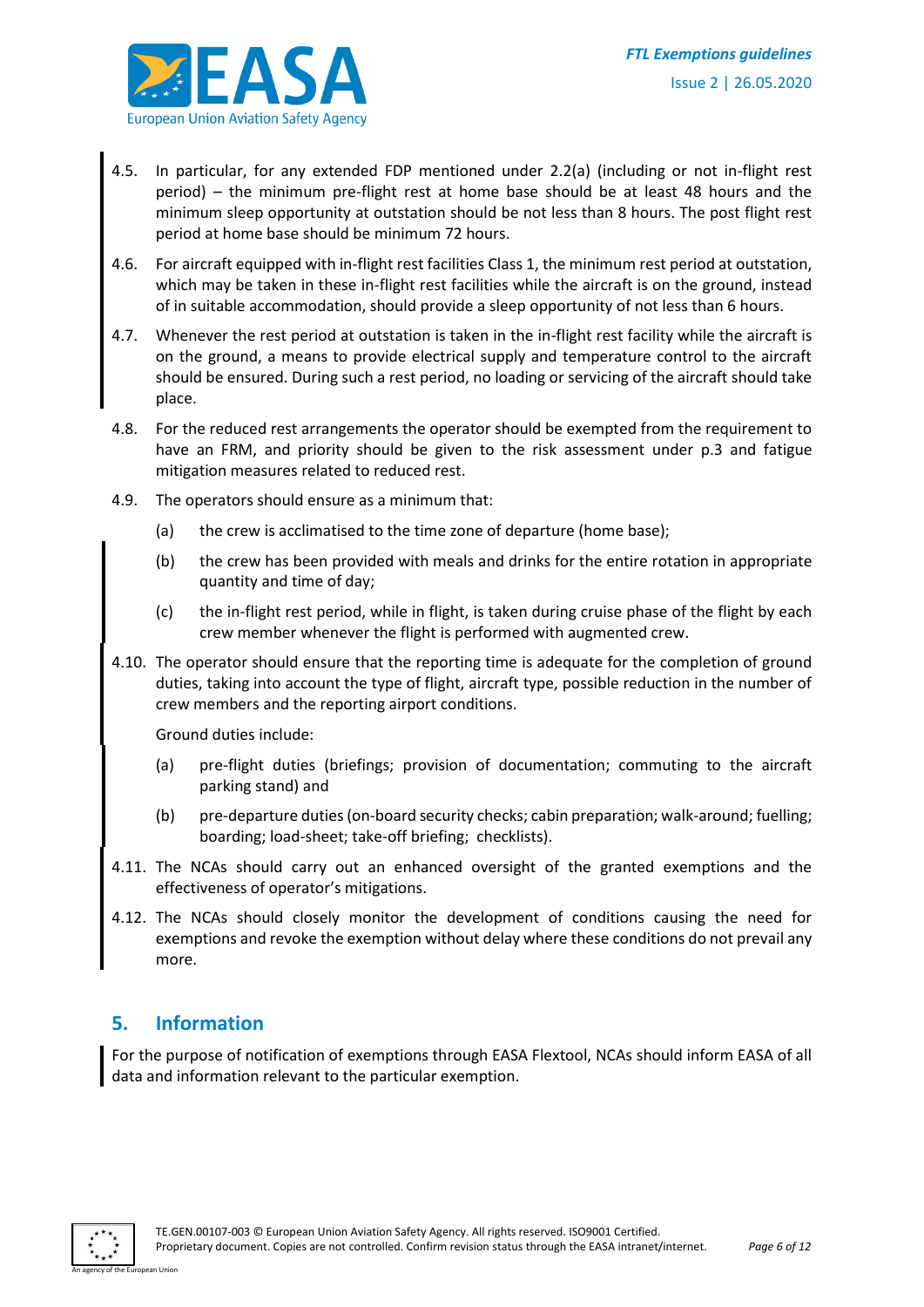

#### <span id="page-6-0"></span>**6. Other applicability**

- 6.1 With regard to CAT operators carrying our air taxi operations and aeroplane emergency medical services under Subpart Q of Regulation 3922/91<sup>1</sup>, the NCA may use these Guidelines with the necessary adaptations (refer to Table 1, Annex).
- 6.2 For flights not falling under the scope of the Basic Regulation, the NCA may use these Guidelines as reference with the necessary adaptations.

#### <span id="page-6-1"></span>**7. Implementation**

EASA is monitoring all exemptions filled by the NCAs in the Flextool and approach the NCAs where further clarifications and/or actions are needed.

 $\mathbf{1}$ <sup>1</sup> Council Regulation (EEC) No 3922/91 of 16 December 1991 on the harmonization of technical requirements and administrative procedures in the field of civil aviation (OJ L 373, 31.12.1991, p. 4).



an Union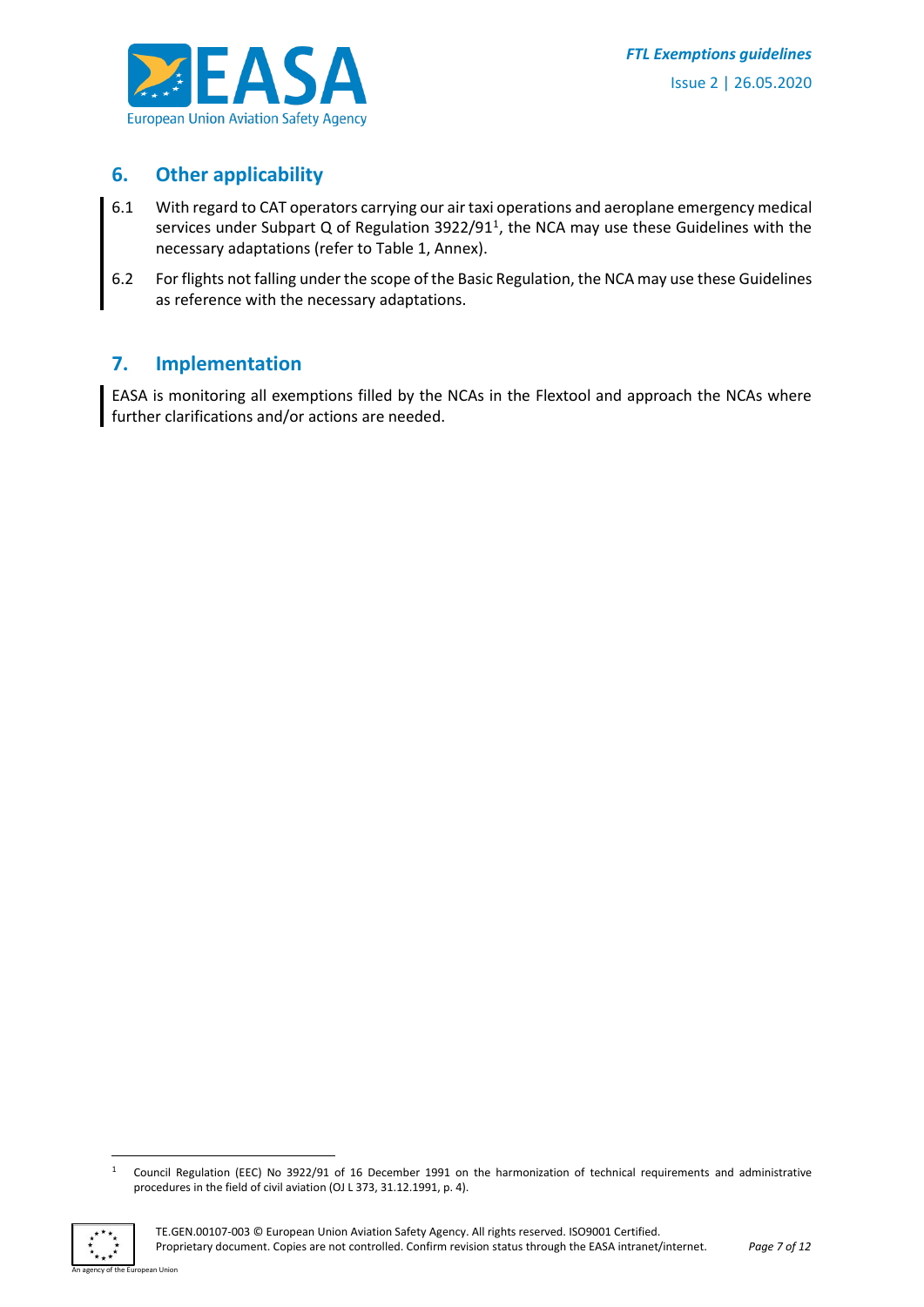

## <span id="page-7-0"></span>**Annex**

This Annex is intended to be used in conjunction with EASA Guidelines on Art. 71(1) exemptions in FTL domain.

## <span id="page-7-1"></span>**Table 1**

Scope of exemption, administrative and legal steps

| <b>Type of flight</b>                                            | Legal basis for exemption,<br>timeframe and scope                                                                                                                                   | <b>Applicable implementing</b><br>rule and Guidelines                                |
|------------------------------------------------------------------|-------------------------------------------------------------------------------------------------------------------------------------------------------------------------------------|--------------------------------------------------------------------------------------|
| Commercial operations:<br>Air taxi or AEMS flights               | Regulation (EU) 3922/91, Article<br>8(2)<br>Timeframe: for the duration of<br>restrictions linked to COVID19<br>Scope: for one or several<br>rotations under the same<br>conditions | Subpart Q, Regulation<br>3922/91 <sup>2</sup> ;<br>EASA guidelines and this<br>Annex |
| Commercial operations:<br>other than Air taxi or AEMS<br>flights | Regulation (EU) 2018/1139, Art<br>71(1)<br>Timeframe: for the duration of<br>restrictions linked to COVID19<br>Scope: for one or several<br>rotations under the same<br>conditions  | <b>ORO.FTL of Regulation</b><br>965/2012;<br>EASA guidelines and this<br>Annex       |
| Non-commercial operations <sup>3</sup>                           | National requirements                                                                                                                                                               | National requirements;<br>EASA guidelines and this<br>Annex, if possible             |

<sup>&</sup>lt;sup>3</sup> According to Regulation (EU) No 965/2012, examples of non-commercial operations performed by an AOC holder with aircraft listed on its AOC under ORO.AOC.125 may include *humanitarian flights*.



1

an Union

<sup>2</sup> Council Regulation (EEC) No 3922/91 of 16 December 1991 on the harmonization of technical requirements and administrative procedures in the field of civil aviation, as amended by Commission Regulation (EC) No 859/2008.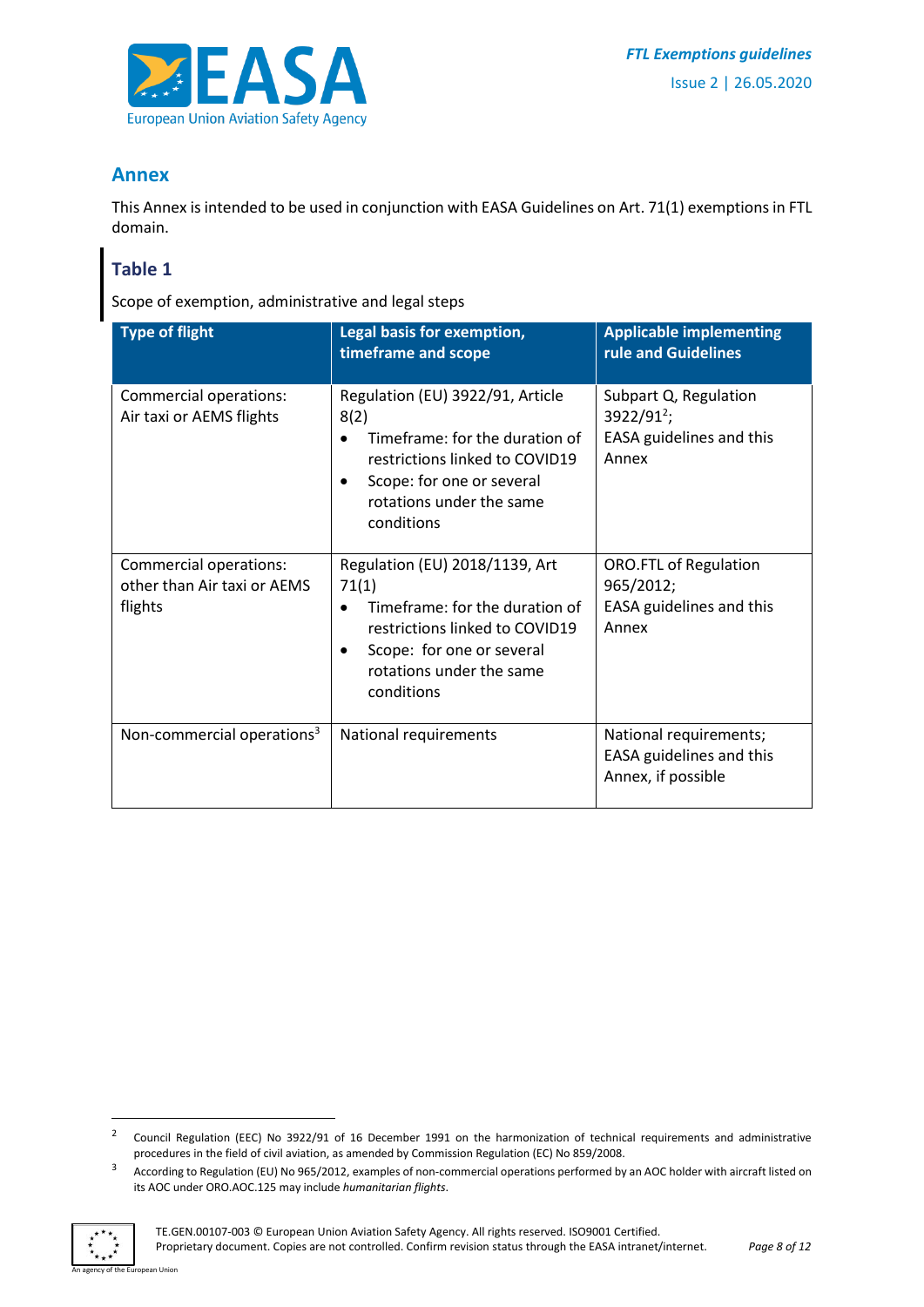

# <span id="page-8-0"></span>**Table 2**

A non-exhaustive list of examples of hazards according to possible scenarios

| <b>No</b>      | <b>Scenario</b><br>linked to: | <b>Hazards/escalation factors</b>                                                                                                                                             |                                                                                                                      |                                                                                                                  |
|----------------|-------------------------------|-------------------------------------------------------------------------------------------------------------------------------------------------------------------------------|----------------------------------------------------------------------------------------------------------------------|------------------------------------------------------------------------------------------------------------------|
| $\mathbf{1}$   | Layover at<br>destination     | crew cannot stay in a<br>hotel at the<br>destination due to<br>quarantine or entry<br>ban; crew cannot<br>deplane upon arrival<br>at the destination                          | layover time longer<br>than planned; crew<br>exposed to a longer<br>wakefulness                                      | technical defects leading<br>to AOG; airport/airspace<br>closures;<br><b>ATC delays</b>                          |
| $\overline{2}$ | Layover at<br>destination     | crew stays in a hotel<br>(incl. due to a<br>mandatory<br>requirement at the<br>destination country)                                                                           | crew exposed to<br>COVID-19 while<br>travelling to from<br>the hotel;<br>crew exposed to<br>COVID-19 at the<br>hotel | technical defects leading<br>to AOG; airport/airspace<br>closures;<br>ATC delays; medical<br>situation with crew |
| 3              | Medical cargo                 | medical cargo in the<br>cabin not secured                                                                                                                                     | crew member(s) in<br>the cabin to<br>monitor cargo                                                                   | loading problems                                                                                                 |
| 4              | Repatriation<br>flight        | medical situation with<br>crew                                                                                                                                                | medical situation<br>with passenger                                                                                  | flight diversion                                                                                                 |
| 5              | Aircrew                       | crew member on<br>consecutive duties                                                                                                                                          | crew member<br>without extended<br>rest (days-off) prior<br>to the flight duty                                       | crew member not<br>acclimatised to home base                                                                     |
| 6              | Aircraft                      | none or not<br>appropriate in-flight<br>rest facility in the<br>aircraft                                                                                                      | inoperative items<br>that can reduce in-<br>flight rest                                                              |                                                                                                                  |
| $\overline{7}$ | FDP / Rotation                | extended FDP beyond<br>the combined<br>duration of max FDP<br>allowed under<br>ORO.FTL.205 (b)(d) or<br>(e) plus the maximum<br>extension due to<br>commander's<br>discretion | night duty - TO/L<br>during WOCL                                                                                     | multiple sector flights;<br>length of cruise sector not<br>sufficient for in-flight rest                         |
| 8              | Rest period at<br>outstation  | reduced rest period at<br>outstation cannot be<br>avoided                                                                                                                     | rest period at<br>outstation during<br>local day                                                                     |                                                                                                                  |



ean Union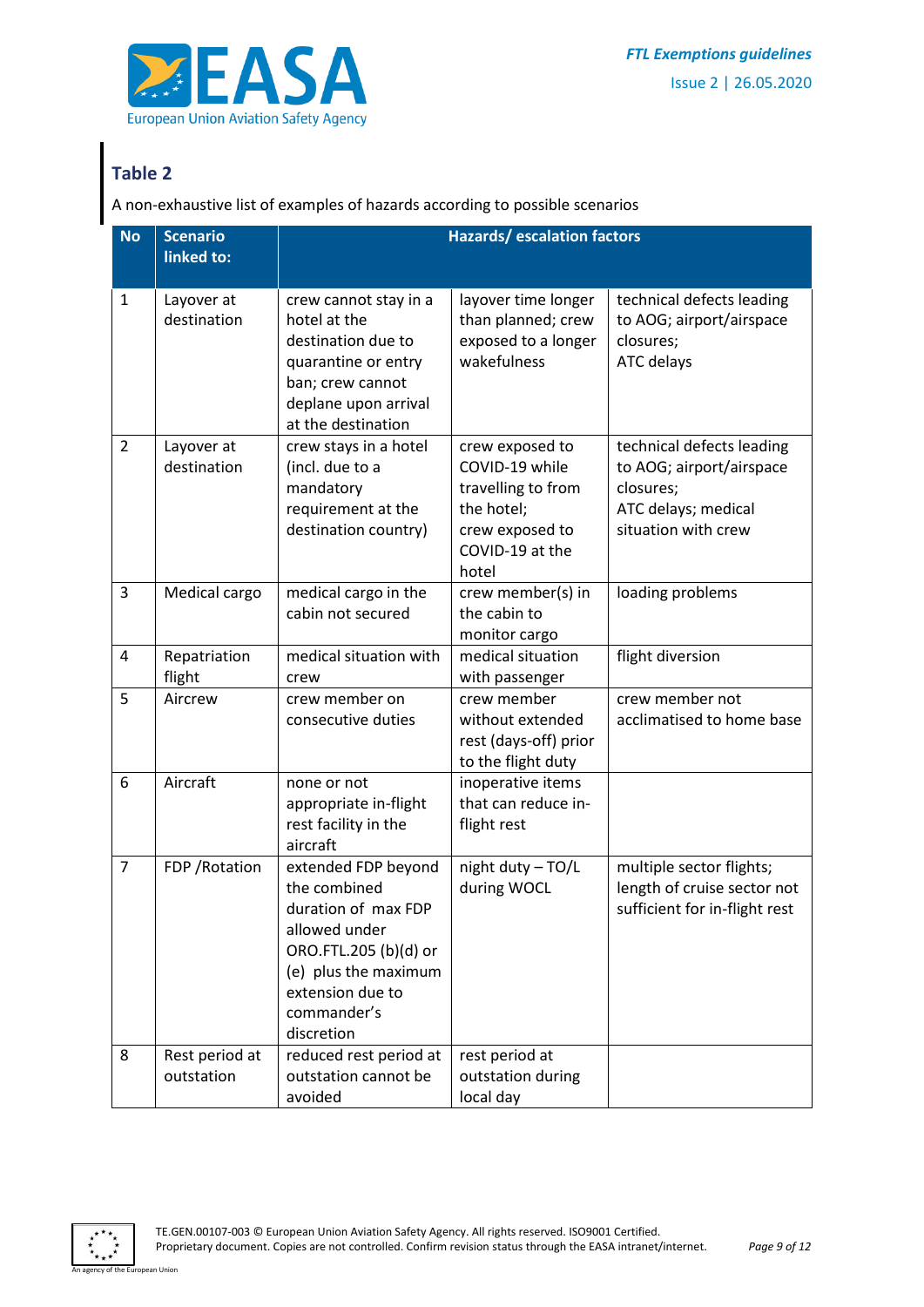

# <span id="page-9-0"></span>**Table 3**

A non-exhaustive list of various possible mitigations. Identify those mitigations that are appropriate for your scenario or a combination of scenarios. Put in place other mitigations, if not listed below.

| <b>Code</b> | List of possible mitigations                                                                                                                                                                                                                      |                                                                                                                                                                                                              | <b>Additional barriers</b>                                                                                                                                                                                                                                                                                                                                                                                                              |
|-------------|---------------------------------------------------------------------------------------------------------------------------------------------------------------------------------------------------------------------------------------------------|--------------------------------------------------------------------------------------------------------------------------------------------------------------------------------------------------------------|-----------------------------------------------------------------------------------------------------------------------------------------------------------------------------------------------------------------------------------------------------------------------------------------------------------------------------------------------------------------------------------------------------------------------------------------|
| Α           | Use in-flight rest facilities<br>for crew rest at outstation<br>instead of suitable<br>accommodation.                                                                                                                                             | Class 1; or<br>Class 2 rest facility, if there<br>are no passengers or cargo<br>in the cabin                                                                                                                 | Class 1/2 crew rest facilities<br>must be fully operational<br>(incl. light control,<br>temperature control,<br>window shades).<br>GPU or APU connected and<br>provides electrical and<br>temperature control.<br>On-board washroom and<br>toilet must be operational.<br>Access to airport facilities for<br>physiological needs, if<br>possible.<br>No loading or servicing of<br>the aircraft should take<br>place during crew rest. |
| B           | Plan min 8 hrs of sleep<br>opportunity at layover.                                                                                                                                                                                                | Where the rest period at<br>layover is taken in the Class<br>1 in-flight rest facility plan<br>not less than 6 hours sleep<br>opportunity.                                                                   | Where the 8 hrs sleep<br>opportunity is taken at<br>suitable accommodation<br>(hotel) - plan not less than<br>10 hours rest period.                                                                                                                                                                                                                                                                                                     |
| C           | Plan crew in-flight rest<br>period during the circadian<br>night and/or plan rest at<br>outstation during the<br>circadian night.                                                                                                                 | Plan return sector during<br>daylight conditions.                                                                                                                                                            |                                                                                                                                                                                                                                                                                                                                                                                                                                         |
| D           | Use augmented crew<br>depending on the number<br>of available in-flight rest<br>facilities, their Class and<br>rotation length (the length<br>of all sectors must allow for<br>all augmented crew<br>members to take in-flight<br>rest in turns). | Preferably and if possible,<br>the crew positioning takes<br>in-flight rest at night on the<br>outbound flight, then<br>performs the in-bound<br>flight during the day after a<br>rest period at outstation. | Use augmented Cabin Crew,<br>if the operation so requires,<br>depending on the number of<br>available in-flight rest<br>facilities, their Class and<br>rotation length.                                                                                                                                                                                                                                                                 |
| E           | Provide crew with food and<br>drinks (ground/flight).                                                                                                                                                                                             |                                                                                                                                                                                                              |                                                                                                                                                                                                                                                                                                                                                                                                                                         |
| F           | Extend pre-flight rest.                                                                                                                                                                                                                           | Min 2 local nights at home<br>base                                                                                                                                                                           |                                                                                                                                                                                                                                                                                                                                                                                                                                         |
| G           | Extend post-flight rest.                                                                                                                                                                                                                          | Min 3 local nights at home<br>base                                                                                                                                                                           |                                                                                                                                                                                                                                                                                                                                                                                                                                         |



an Union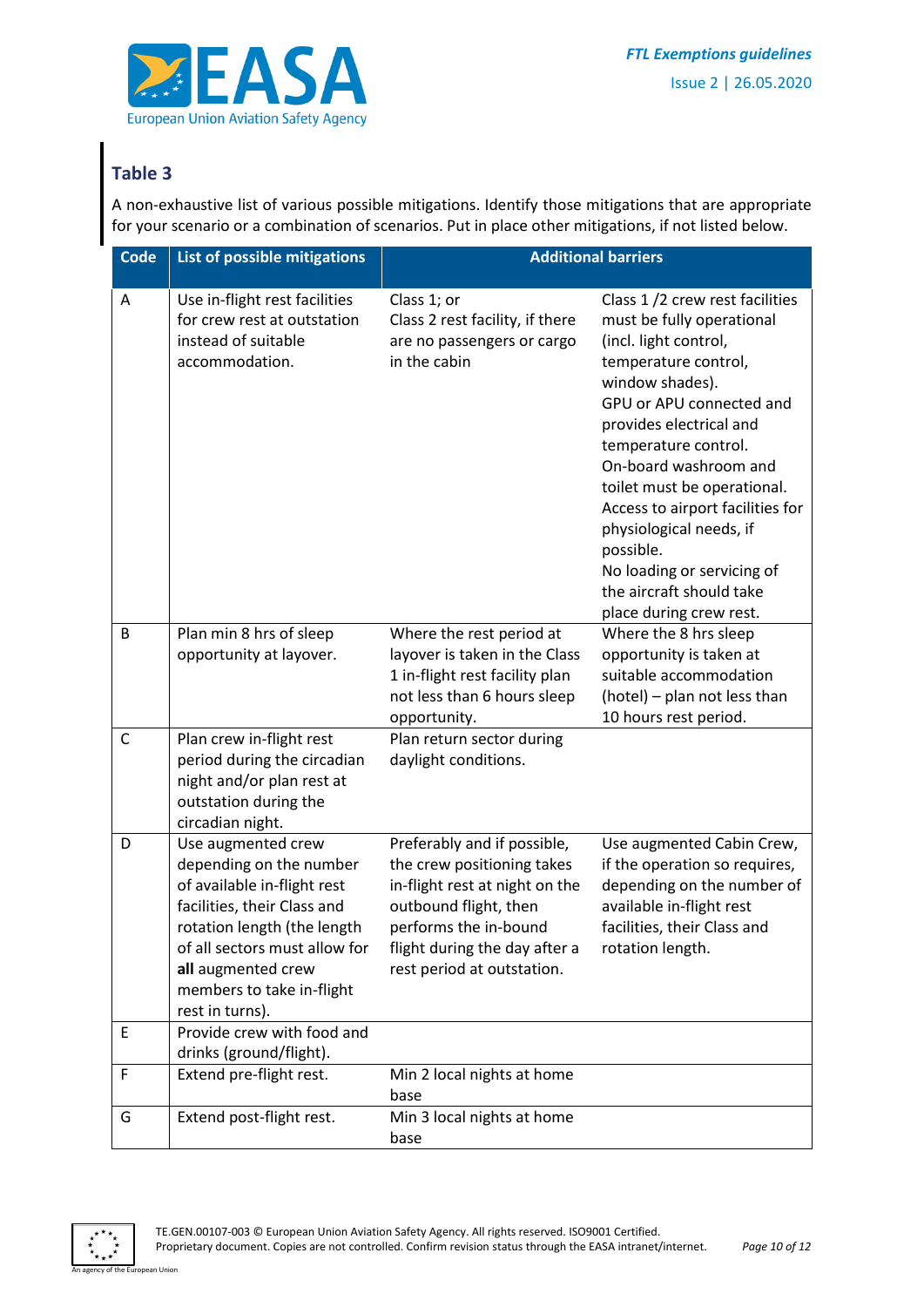

| H         | Plan for a prior notification | Provide timely information       |                                            |
|-----------|-------------------------------|----------------------------------|--------------------------------------------|
|           | to crew for optimal rest      | to crew to prepare for the       |                                            |
|           | planning (operating or relief | duty and avoid stress.           |                                            |
|           | crew) before departure.       |                                  |                                            |
| T         | Select crew with greater      | Avoid repeated assignment        |                                            |
|           | experience in long haul       | of duties to the same crew.      |                                            |
|           | operations or in reduced      |                                  |                                            |
|           | rest operations.              |                                  |                                            |
| J         | Provide suitable              | Check the quality of such        |                                            |
|           | accommodation at layover      | accommodation prior to           |                                            |
|           | in the vicinity of airport    | use.                             |                                            |
| К         | Arrange for crew              | Short transportation,            |                                            |
|           | transportation to the hotel   | preferably.                      |                                            |
|           | and back, at layover.         |                                  |                                            |
| L         | Provide suitable              | Inform crew about the            |                                            |
|           | accommodation at home         | suitable accommodation           |                                            |
|           | base pre-flight and/or post   | and the need to mitigate         |                                            |
|           | flight to mitigate long       | long commuting times, pre-       |                                            |
|           | commuting times of crew       | and post-flight.                 |                                            |
|           | members, as the case may      |                                  |                                            |
|           | be.                           |                                  |                                            |
| M         | Assign crew who are           |                                  |                                            |
|           | acclimatized to the home      |                                  |                                            |
|           | base time zone (time zone     |                                  |                                            |
|           | of the start of rotation).    |                                  |                                            |
| N         | If layover is shorter than 8  |                                  |                                            |
|           | hours, plan a break on the    |                                  |                                            |
|           | ground at destination and     |                                  |                                            |
|           | an intermediate inbound       |                                  |                                            |
|           | sector to another airport     |                                  |                                            |
|           | where adequate rest period    |                                  |                                            |
|           | can be achieved.              |                                  |                                            |
| O         | Use SMS to manage fatigue,    | Apply appropriate FRM            | Adjust scheduled departure,                |
|           | if no FRM is established.     | principles;                      | if possible                                |
|           |                               | Check with Sleep/Awake           |                                            |
|           |                               | model predictions for            |                                            |
| P         | Use FRM, if established, to   | fatigue.                         |                                            |
|           | predict fatigue.              | Apply BMM to predict<br>fatigue. | Adjust scheduled departure,<br>if possible |
| Q         | Prepare a contingency plan.   | Consider operational and         | Identify safe airports for                 |
|           |                               | fatigue related issues that      | diversions for either                      |
|           |                               | may arise during the flight      | operational or fatigue                     |
|           |                               | (i.e. technical problems,        | related issues during the                  |
|           |                               | weather, delays, and crew        | operation.                                 |
|           |                               | unfit to continue duty).         |                                            |
| ${\sf R}$ | Avoid planning an individual  | Limit on successive long         |                                            |
|           | crew member to                | duty periods together.           |                                            |
|           | consecutive long duties.      |                                  |                                            |